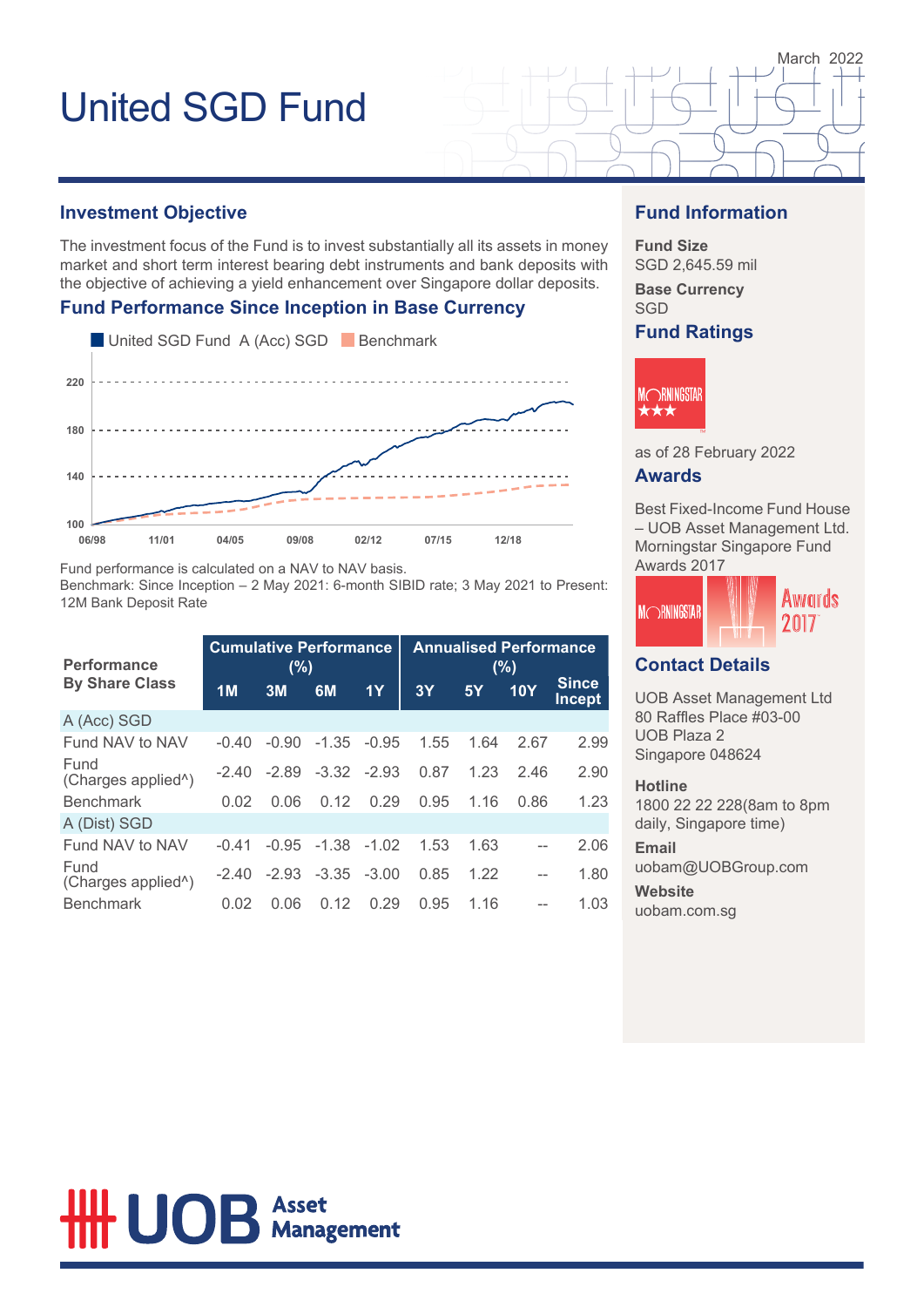| Performance                             | <b>Cumulative Performance</b><br>(%) |         |                         | <b>Annualised Performance</b><br>(%) |      |      |            |                               |
|-----------------------------------------|--------------------------------------|---------|-------------------------|--------------------------------------|------|------|------------|-------------------------------|
| <b>By Share Class</b>                   | 1 <sub>M</sub>                       | 3M      | 6M                      | 1Y                                   | 3Y   | 5Y   | <b>10Y</b> | <b>Since</b><br><b>Incept</b> |
| B (Acc) SGD                             |                                      |         |                         |                                      |      |      |            |                               |
| Fund NAV to NAV                         | $-0.40$                              | $-0.79$ | $-1.18$                 | $-0.63$                              | 1.88 | 1.96 |            | 2.58                          |
| Fund<br>(Charges applied <sup>^</sup> ) | -2.39                                |         | $-2.78$ $-3.16$ $-2.62$ |                                      | 1.19 | 1.55 |            | 2.35                          |
| <b>Benchmark</b>                        | 0.02                                 | 0.06    | 0.12                    | 0.29                                 | 0.95 | 1.16 | $-$        | 0.94                          |
| S (Dist) SGD                            |                                      |         |                         |                                      |      |      |            |                               |
| Fund NAV to NAV                         | $-0.42$                              | $-0.90$ | $-1.24$                 | $-0.89$                              |      |      |            | 1.44                          |
| Fund<br>(Charges applied <sup>^</sup> ) | -2 41                                |         | $-2.88$ $-3.22$ $-2.88$ |                                      |      |      |            | 0.75                          |
| <b>Benchmark</b>                        | 0.02                                 | 0.06    | 0.12                    | 0.29                                 |      |      |            | 0.94                          |

March 2022

Source: Morningstar. Performance as at 28 February 2022, SGD basis, with dividends and distributions reinvested, if any. Performance figures for 1 month till 1 year show the % change, while performance figures above 1 year show the average annual compounded returns. Since inception performance under 1 year is not annualised.

^Includes the effect of the current subscription fee that is charged on subscriptions using cash and/or SRS monies, which an investor might or might not pay.

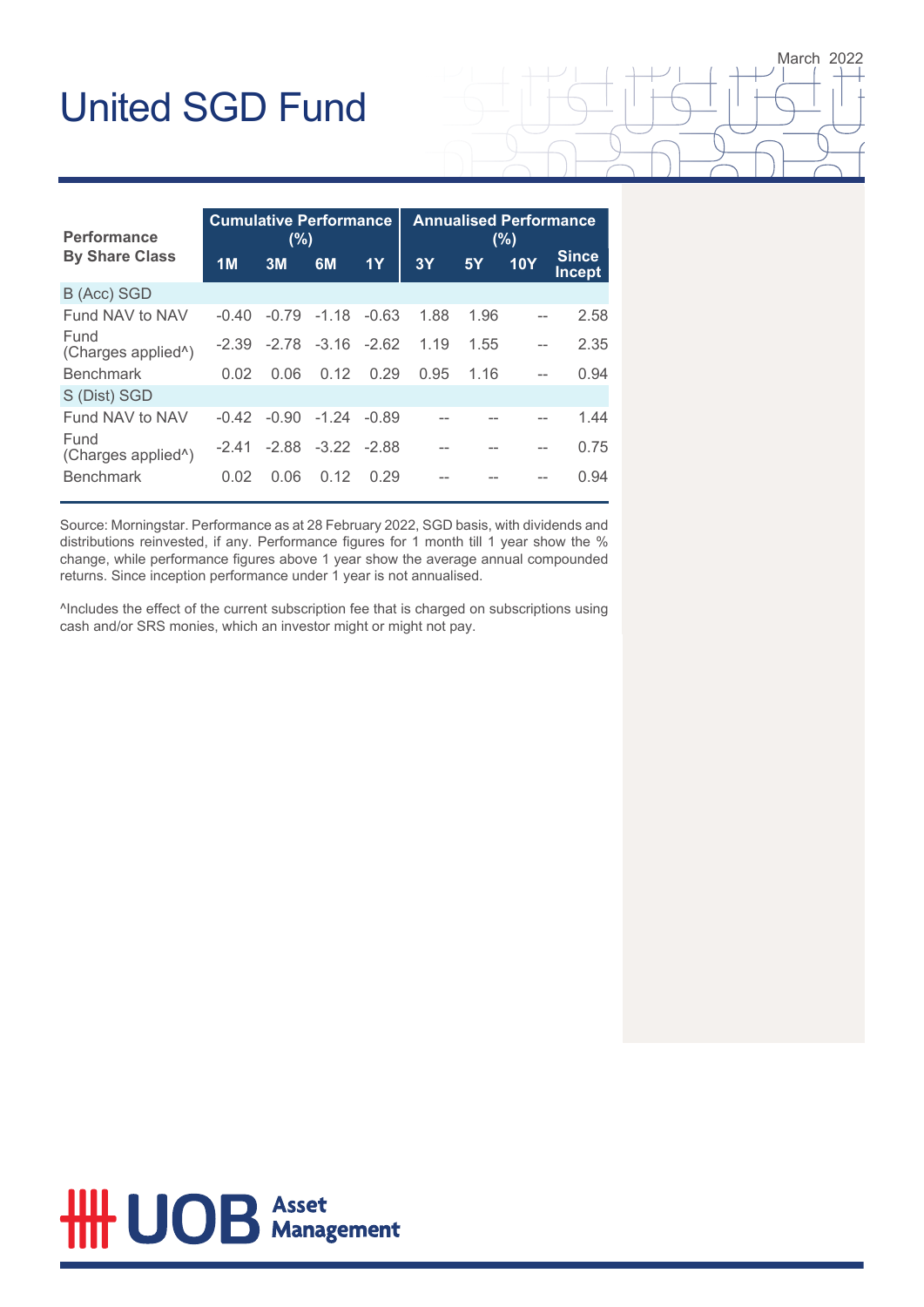## **Portfolio Characteristics**



Financials 30.91 Real Estate 21.76 Industrials 12.79 Utilities 9.62 Materials 8.32 Discretionary 8.25 Government 3.59 **Communication** Services 0.61



Effective Duration 1.55 Years

March 2022

Weighted Average Maturity 1.67 Years Weighted Average Yield to Maturity 2.71 % 3 Year Annualised Std Deviation 1.52 %

Number of Issues 136

## **Top 5 Holdings(%) Fund Statistics**

| INDONESIA ASAHAN ALUMINI 11/23 5.71        | 1.90 |
|--------------------------------------------|------|
| SSG RESOURCES LTD SR S 10/22 4.25          | 1.83 |
| MIZUHO FIN GRP CAYMAN 3 COMPANY<br>03/2446 | 1.76 |
| <b>WOORI BANK 04/24 4.75</b>               | 1.64 |
| <b>HANA BANK 10/24 4.25</b>                | 1.63 |

## **Share Class Details**

| <b>Share Class</b> | <b>NAV Price</b> | <b>Bloomberg</b><br><b>Ticker</b> | <b>ISIN Code</b> | <b>Inception Date</b> | <b>Subscription</b><br>mode |
|--------------------|------------------|-----------------------------------|------------------|-----------------------|-----------------------------|
| A (Acc) SGD        | SGD 1.975        | <b>OUBGPCI SP</b>                 | SG9999001382     | <b>Jun 98</b>         | Cash, CPF-OA/SA<br>& SRS    |
| A (Dist) SGD       | <b>SGD 0.981</b> | <b>UOBUSAD SP</b>                 | SG9999010805     | Mar 14                | Cash, SRS                   |
| B (Acc) SGD        | <b>SGD 1.254</b> | <b>UOBUSGB SP</b>                 | SG9999008007     | Mar 13                | Cash                        |
| S (Dist) SGD       | SGD 0.946        | <b>UOBSGSG SP</b>                 | SGXZ16137382     | Mar 19                | Cash, SRS                   |

| <b>Share Class</b> | Min. initial<br>investment | Min. subsequent<br>investment | <b>Subscription</b><br>fee $\frac{9}{6}$ | <b>Annual management</b><br>fee $(\%)$ |
|--------------------|----------------------------|-------------------------------|------------------------------------------|----------------------------------------|
| A (Acc) SGD        | SGD 1,000                  | <b>SGD 500</b>                | 2 (Cash, SRS)<br>$-(CPF-OA/SA)$          | 0.63                                   |
| A (Dist) SGD       | SGD 1,000                  | <b>SGD 500</b>                |                                          | 0.63                                   |
| B (Acc) SGD        | SGD 500,000                | SGD 100,000                   |                                          | 0.33                                   |
| S (Dist) SGD       | SGD 1,000                  | <b>SGD 500</b>                |                                          | 0.63                                   |

## **Dividends**

| <b>Share Class</b> | <b>Expected Frequency</b> | <b>Last Distribution</b> | <b>Annualized Yield(%)</b> | <b>Ex-Div Date</b> |
|--------------------|---------------------------|--------------------------|----------------------------|--------------------|
| A (Dist) SGD       | Quarterly                 | 0.00559687               | 2.44                       | 03 Jan 22          |
| S (Dist) SGD       | Monthly                   | 0.00198396               | 2.90                       | 03 Feb 22          |

All data as of 28 February 2022, unless otherwise specified.